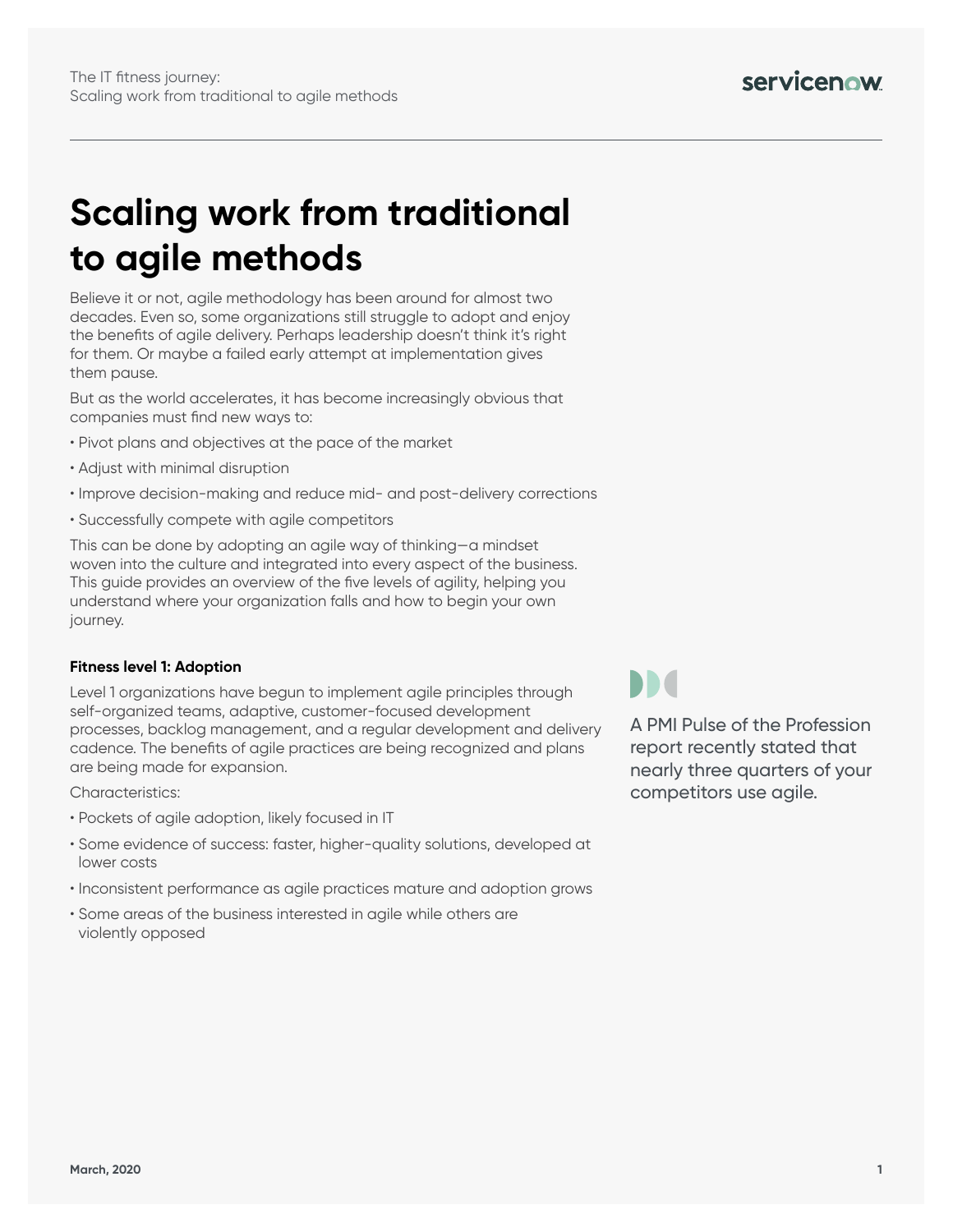## **Fitness level 2: Expanding across teams**

Level 2 businesses seek to expand agile benefits across additional projects and teams in more areas of business. They're refining agile approaches and creating a regular cadence that can scale. The organization stops doing agile and starts being agile.

Characteristics:

- Agile expansion to new business areas and projects
- Challenges incorporating agile into traditional project planning and management
- Active leadership investment, sharing of best practices
- Growing practitioner confidence as mindset adjusts from hierarchical to agile

#### **Fitness level 3: Expanding beyond projects**

Agile teams now exist throughout the business and agile practices direct how work gets done. There's been a significant uplift in operational efficiency. Agile begins to scale vertically into strategic elements of the business and a center of excellence helps ensure all practices are integrated and scalable.

Characteristics:

- Expansion of agile beyond projects and into operational areas of the business
- Alignment of products, programs, and outcomes with agile approaches and structure
- The culture looks to apply agile concepts in as many areas as possible
- Agile has become a hub of how work gets done, driven by an agile center of excellence

### **Fitness level 4: Applying agile to strategy**

Level 4 orgs have completed the transition from doing to being agile, and they've begun to apply agile at the strategic planning level. Lean and SAFe portfolio management are introduced to ensure the most valuable work is prioritized and work in progress is limited. Agile-driven budgeting and governance mechanisms ensure continuous alignment between investments and needs.

Characteristics:

- A complete cultural commitment to being agile
- Alignment between this agile element of maturity and the separate planning element
- Integration of agile principles into every aspect of how an organization operates

PwC reports that agile projects are

**28%** 

more successful than traditional ones. The slower the agile adoption, the more opportunities lost.

McKinsey notes that today's product managers plan "daily or weekly feature releases, as well as the product road map for the next six to 24 months." Agile must be fully integrated to accommodate such an aggressive timeframe.

MO I

VersionOne's State of Agile report shows that the biggest barrier to scaling agile is a misaligned culture —an issue cited by

**52%**  of respondents.